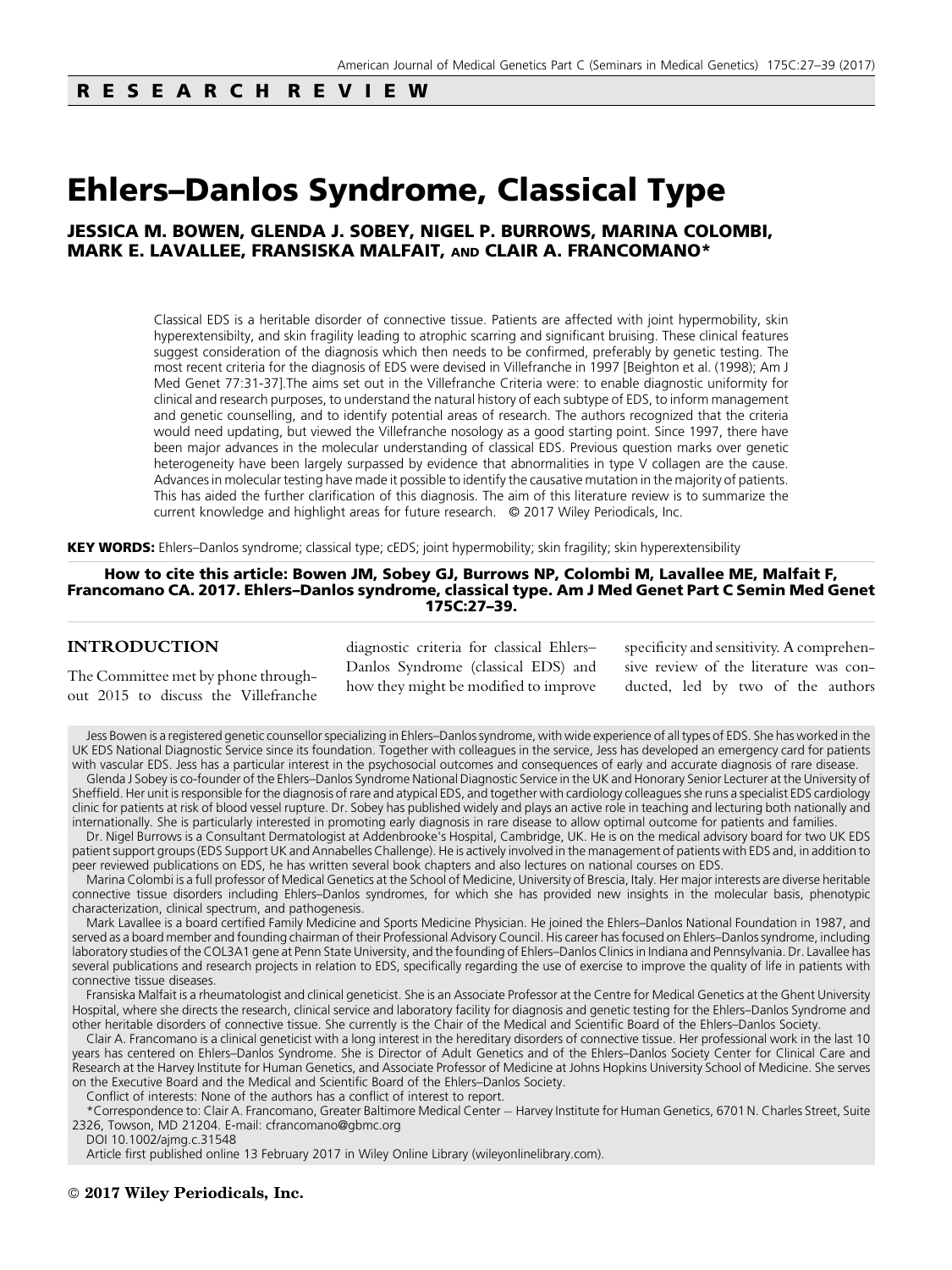(Bowen and Sobey). The diagnostic criteria presented here represent the consensus of the group after review of the literature and considering the professional experience of each of the authors.

The committee agrees to retain the name "classical EDS."

## METHODS

Each member of the committee carried out a literature search for classical EDS. The results were collated. All articles were reviewed for relevance and additional articles were identified from the literature. The articles were summarized and divided into themes. Themes that were suggested by the Steering Committee of the International Consortium on the Ehlers–Danlos syndromes were also included to assess where there were gaps in the literature. Each theme was written up to include the relevant literature in that area, focusing on information since the Villefranche nosology. The original list of articles was then reviewed to ensure all areas of the current literature had been covered.

#### Organ System Review

Musculoskeletal: Joint hypermobility is present. This will be evidenced by the presence of a Beighton score of 5 or greater, either on examination or historically. Joint instability complications may comprise sprains, dislocation/subluxation, temporomandibular joint dysfunction, pain and pes planus, dyspraxia, and early osteoarthritis. Mild muscle hypotonia, and some skeletal morphological alterations (scoliosis, pectus deformities, elbow/genus/hallux valgus) are regularly observed. Pre-menopausal osteopenia or an increased bone fragility in the presence of a bone mineral density within the range may occur [Mazziotti et al., 2016].

Skin: The skin involvement is key to establishing the diagnosis of classical EDS. Skin is hyperextensible and soft, with severe atrophic scarring and haemosiderin deposition over the shins and extensor surfaces. Easy bruising is also a hallmark of classical EDS.

Cardiovascular: While aortic root dilation and mitral valve prolapse are seen in classical EDS, they are rarely clinically significant. Arterial aneurysm and rupture have been reported in a few individuals and families with COL5A1 mutations.

Gastrointestinal: Gastrointestinal complaints are more commonly described in the hypermobile type of EDS, although they can be present in patients with classical EDS and may include: dysphagia, dyspepsia, reflux disease with or without hiatal hernia, irritable-bowel disease-like symptoms, unspecified abdominal pain, defecatory dysfunctions (constipation, diarrhea), and rectocele [Ritelli et al., 2013; Nelson et al., 2015].

Neurologic: Pain is a common feature of EDS. One report suggests that pain intensity in classical EDS patients is mild and less frequent compared to hypermobile EDS.

#### Literature Review

The literature was divided into 8 themes: The history of classical EDS, the mechanism of disease, clinical description, testing strategy, management, differential diagnoses, genetic counselling, and gaps/future research.

# THE HISTORY OF CLASSICAL EDS

Classical EDS (OMIM #130000) is a heritable disorder of connective tissue characterized by skin hyperextensibility, poor wound healing, and joint hypermobility. Classical EDS was first noted to be a distinct type of EDS in the 1960s when Beighton reviewed 100 patients and described a patient with distinct features which he termed EDS gravis [Beighton, 1968]. Patients were noted to have characteristic findings on electron microscopy, which helped to differentiate between EDS diagnoses [Vogel et al., 1979]. In 1988, gravis type was termed EDS type I and the milder, mitis type was labelled EDS type II [Beighton et al., 1988]. Type V collagen was implicated after mouse models with mutations in COL5A2 showed features of the condition [Andrikopoulos et al., 1995]. This was shortly followed by the first reports of COL5A1 mutations in patients with classical EDS [Nicholls et al., 1996; Wenstrup et al., 1996; De Paepe et al., 1997]. Linkage to COL5A1 also suggested the EDS types I and II were phenotypic variation of the same condition [Burrows et al., 1996]. In 1996, a balanced translocation interrupting the COL5A1 gene was identified and haploinsufficiency was suggested as the cause of the patient's EDS phenotype [Toriello et al., 1996]. The name classical EDS was given when the Villefranche nosology was written in 1997 [Beighton et al., 1998]. Initially other genes were thought to be involved, as COL5A1 and COL5A2 mutations were only found to account for around half of classical EDS patients [Schwarze et al., 2000; Malfait et al., 2005]. Advances in molecular testing have allowed more type V collagen abnormalities to be identified, and recent reports indicate that the majority of patients with classical EDS do have a mutation in either COL5A1 or COL5A2 [Symoens et al., 2012; Ritelli et al., 2013].

Classical EDS (OMIM #130000) is a heritable disorder of connective tissue characterized by skin hyperextensibility, poor wound healing and joint hypermobility. Classical EDS was first noted to be a distinct type of EDS in the 1960s when Beighton reviewed 100 patients and described a patient with distinct features which he termed EDS gravis.

## THE MECHANISM OF DISEASE

Reduction in the amount of type V collagen is central to the pathogenesis of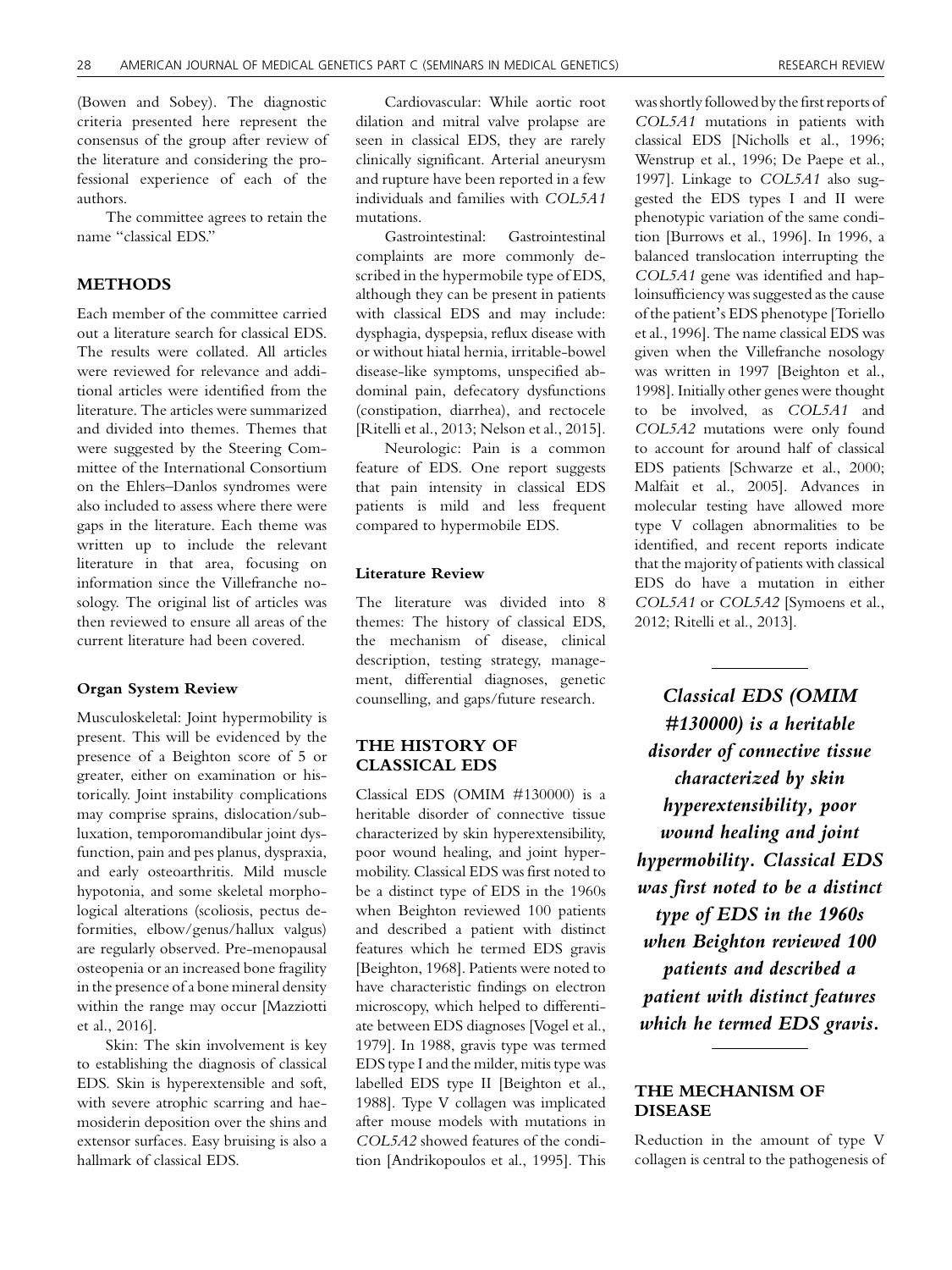classical EDS [Symoens et al., 2008; De Paepe and Malfait, 2012]. Type V collagen has a regulatory function in fibrillogenesis. The phenotype is caused by disturbance in the regulatory function of type V collagen [Symoens et al., 2012].

Type V collagen is a fibrillar collagen present in small amounts in a wide variety of tissues [Malfait and De Paepe, 2005]. It is mainly found in vertebrate tissues as the heterotrimer  $\alpha$ 1 (V)<sub>2</sub> $\alpha$ 2(V) [Viglio et al., 2008]. Type V collagen and type I collagen come together to form collagen fibrils. COL5A1 haploinsufficiency is, therefore, a limiting factor for an adequate production of heterotrimers, hence compromising the regulatory role in fibrils assembly. Most of the  $\alpha_1(V)_2\alpha_2$ (V) heterotrimer is embedded within the fibril, apart from the amino-terminal propeptide domain which remains exposed on the surface and has a role in fibril assembly and regulating fibril diameter [Birk, 2001].

The COL5A1 gene encodes the  $\alpha$ 1 chain and is located at 9q34.2-q34.3. The COL5A2 gene encodes the  $\alpha$ 2 chain and is located at 2q31. Both genes are large, comprising 66 and 52 exons, respectively. The majority of patients have mutations in COL5A1. A report of 93 gene positive patients found 73 had COL5A1 mutations, 13 had COL5A2 mutations, and in 7 cases the mutation could not be identified; however, COL5 null allele testing confirmed the abnormality was in type V collagen [Symoens et al., 2012]. In this series two thirds of the mutations were found to be de novo. A series of 40 patients achieved a mutation detection rate of 93% [Ritelli et al., 2013]. Both studies confirmed that COL5A1 and COL5A2 are the major, if not the only genes involved.

The most common molecular defects result in nonsense mediated decay of the mutated COL5A1 mRNA [Schwarze et al., 2000]. Whilst haploinsufficiency is seen most often, dominant-negative mutations are also reported [Wenstrup et al., 2000]. In general genotype–phenotype correlations are not found, but there are a couple of possible exceptions. Mutations in the highly conserved amino-terminal propeptide domain of  $\alpha$ 1(V) that cause atypical splicing outcomes have been associated with a more severe classical EDS phenotype with kyphoscoliosis and retinal detachment [Symoens et al., 2011]. There is one report that questions whether mutations involving glycine substitutions near the C-terminal end cause an increased arterial risk [Monroe et al., 2015]. Although numbers are still limited, COL5A2 gene mutations are thought to result in a phenotype at the more severe end of classical EDS spectrum [Symoens et al., 2012].

## CLINICAL DESCRIPTION

The Villefranche criteria list three major criteria for classical EDS [Beighton et al., 1998]:

- (1) Skin hyperextensibility
- (2) Widened atrophic scars (manifestation of tissue fragility)
- (3) Joint hypermobility

In addition, there are a number of minor criteria which show less diagnostic specificity:

- (1) Smooth velvety skin
- (2) Molluscoid pseudotumours
- (3) Subcutaneous spheroids/spherules (4) Complications of joint hypermobility
- (e.g., sprains, dislocations/subluxations, pes planus)
- (5) Muscle hypotonia, delayed gross motor development
- (6) Easy bruising
- (7) Manifestations of tissue extensibility and fragility (e.g., hiatus hernia, anal prolapse in childhood, cervical insufficiency)
- (8) Surgical complications (postoperative hernias)
- (9) Positive family history

The Villefranche criteria are still considered relevant for classical EDS. A study of 126 suspected classical EDS patients found that 93 out of the 102 that demonstrated all three major Villefranche criteria for classical EDS were found to have a type V collagen abnormality [Symoens et al., 2012]. They suggested making the diagnostic criteria more stringent as fulfilling all three major criteria was seen to be a reliable indicator of a type V collagen mutation. Another review of 40 patients also found that these three major criteria are considered to still be useful for clinical diagnoses in the majority of patients [Ritelli et al., 2013].

A study of 126 suspected classical EDS patients found that 93 out of the 102 that demonstrated all three major Villefranche criteria for classical EDS were found to have a type V collagen abnormality.

There have been a number of typical case histories of classical EDS described. These suggest that investigations into childhood bruising are often the first presentation to medical professionals, and if skin hyperextensibility and joint hypermobility are noted at this time, the diagnosis is generally made [De Paepe and Malfait, 2012; Byers, 2013; Morais et al., 2013; Sobey, 2014]. Bruising is generally a feature seen when children start to crawl and walk, with the characteristic scarring becoming apparent after knocks and bumps around the same time. Hypermobility may delay motor development, but intellectual development is unaffected.

## Skin Features

Skin hyperextensibility has been shown to be a reliable and reproducible feature of classical EDS [Remvig et al., 2010]. This group confirmed that patients with classical EDS show extensibility beyond the normal range (Fig. 1). However, they found skin consistency to be an unreliable test and concluded that skin consistency should not be included in the diagnostic criteria for classical EDS.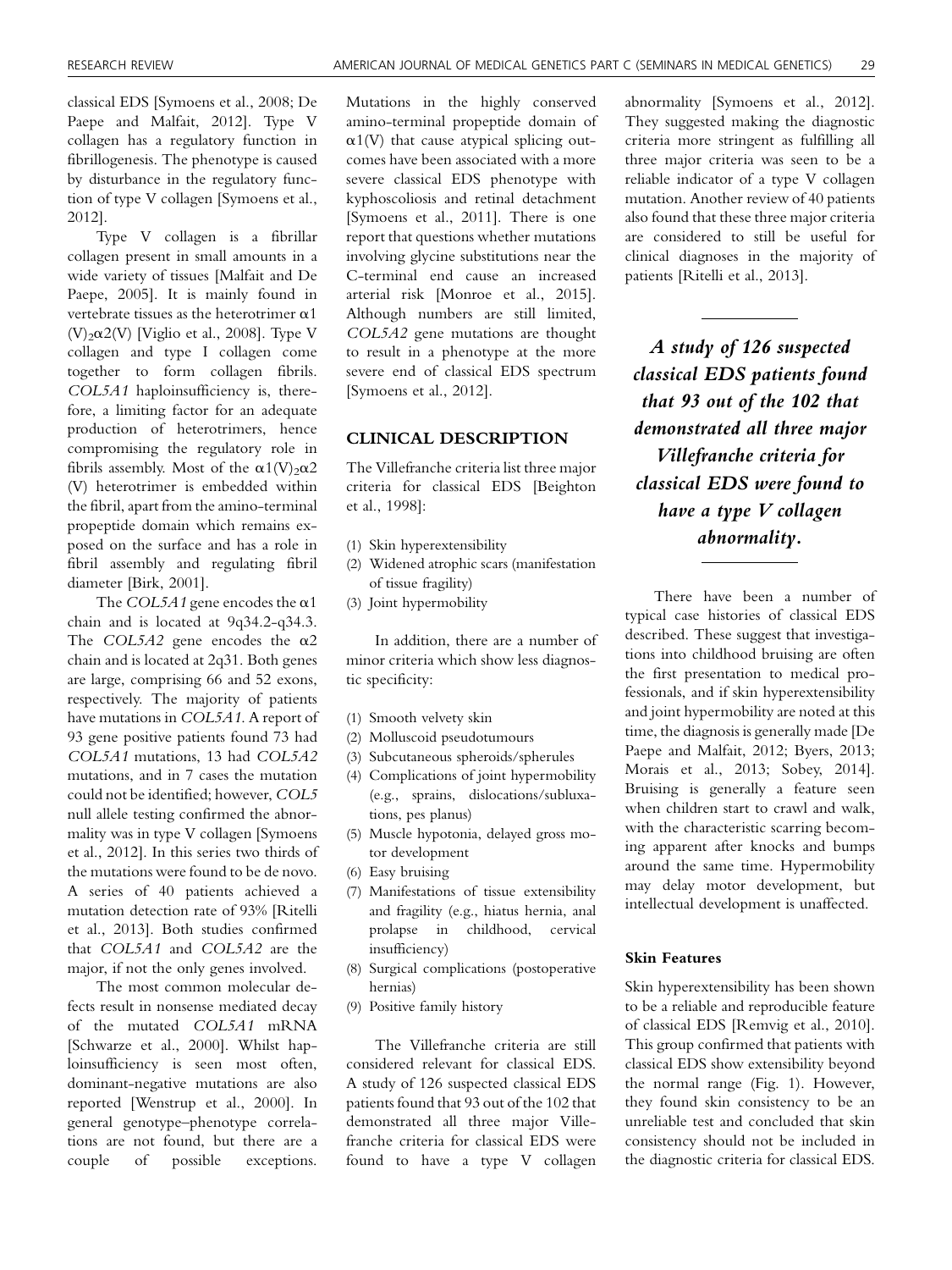

Figure 1. Hyperextensible skin in Classical Ehlers-Danlos Syndrome.



Figure 2. Typical scarring in classical EDS.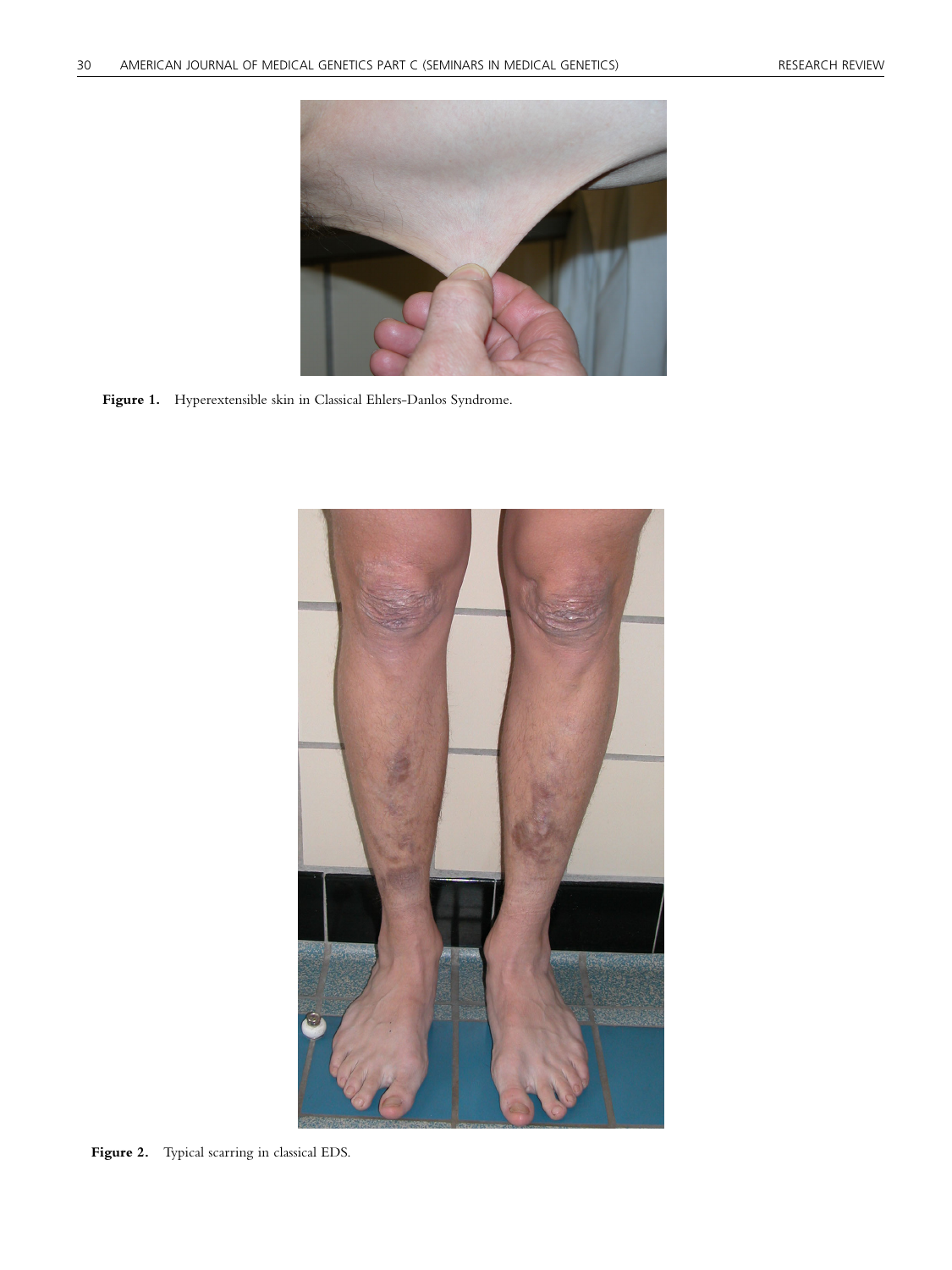Other reports have also found skin hyperextensibility to be a good indicator for classical EDS, as it quite specific to this diagnosis [Heidbreder et al., 2008; Catala-Pétavy et al., 2009] Skin fragility with atrophic scarring and poor wound healing is a hallmark of the classical type of EDS [Beighton et al., 1998] (Fig. 2).

#### Cardiovascular Involvement

Nine patients (three in one family) have been reported to have molecularly confirmed classical EDS and vascular events [Monroe et al., 2015]. To determine whether there is any reporting bias it is helpful to compare these cases to the larger patient series that have been reported. Twenty-five patients with proven type V collagen abnormalities showed no vascular events at the time of writing [Malfait et al., 2005]. A series of 102 patients, 93 with collagen type V abnormalities, had two patients with vascular complications which included aneurysm and dissection of medium sized artery [Symoens et al., 2012]. They reported that severe or progressive cardiac-valvular disease was absent in their cohort. A report of 40 patients showed no patients with type V collagen abnormalities that had severe cardiovascular involvement [Ritelli et al., 2013].

The family of three are two brothers and their mother who were given a clinical diagnosis of vascular EDS [Monroe et al., 2015]. One brother died age 43 due to a subarachnoid bleed, after previously having a ruptured left subclavian artery age 15 years and a coeliac artery aneurysm was resected age 18 years with significant bleeding. His mother had died at age 28 while under anaesthesia for dental extraction; the post mortem revealed a renal artery tear. The other brother died age 34 following a right iliac artery rupture; his tissues were compared to rice paper in the operating theatre. They were all shown to have a COL5A1 p.(Gly1537Val) mutation. This family represents the only report of familial vascular events with a COL5A1 mutation. The authors wondered about modifying genes in the family or whether there could be a genotype–phenotype correlation. They

speculated there could be increased arterial risk in cases involving glycine substitutions near the C-terminal end.

Another report of a patient with a glycine substitution at the C-terminal end of the triple helix domain had a symptomatic superior mesenteric artery aneurysm age at 9 years [de Leeuw et al., 2012]. This patient was said to fit clinically with a classical EDS diagnosis and was found to have a COL5A1 p.(Gly1564Asp) mutation. Two further vascular events have been reported at young ages. One report is of a 13-year-old girl with classical EDS who had a superior mesenteric artery rupture and was found to have a COL5A1 missense mutation c.1532G>T p.(Gly511Val) [Yasuda et al., 2013]. Another patient with a COL5A1 p. (Gly922Asp) mutation was diagnosed with classical EDS at 4 years of age and presented at age 11 with a superior mesenteric artery aneurysm with thrombosis [Karaa and Stoler, 2013]. This patient was treated with anticoagulation, and a week later he ruptured his inferior mesenteric artery.

Two patients with classical EDS and hypertension have been reported following vascular events. A patient with a COL5A1 mutation c.3184C>T p.  $(Arg1062^*)$  who already had a clinical diagnosis of classical EDS went onto have a left common iliac artery rupture at age 42 years [Borck et al., 2010]. This patient had been diagnosed with hypertension at 40 and treated with clonidine, metoprolol and valsartan/hypochlorothiazide. The authors felt they could not exclude a chance association between the classical EDS diagnosis and the rupture, but felt a causal relationship was more likely. They considered whether the concurrent hypertension might have played a part, causing a second hit. However, their view was that a systematic counselling of the risk of arterial rupture in classical EDS should await confirmation of this association in larger series. Another patient with chronic hypertension (although well controlled) with a COL5A1 nonsense mutation  $c2185C>T$  p.(Gln729<sup>\*</sup>) had an iliac artery dissection whilst resistance training [Mehta et al., 2012]. This time the authors considered a triple hit effect;

chronic hypertension, elevated vascular stress from resistance training, and his underlying weakened collagen matrix due to classical EDS. They suggested avoiding intense resistance training and/ or tighter control of blood pressure.

Aortic root dilation has been reported in classical EDS [Wenstrup et al., 2002; McDonnell et al., 2006; Atzinger et al., 2011]. It appears to be more common in young patients and rarely progresses [Atzinger et al., 2011]. Mitral valve prolapse can occur in up to 6% of cases but tends to be of little clinical significance [Atzinger et al., 2011].

## Newly recognized features

Features not mentioned in the Villefranche criteria that arise in the literature include premature rupture of fetal membranes, characteristic facial features, absence of striae, scoliosis, cardiac and blood vessel fragility. Premature rupture of fetal membranes can result in prematurity and this was reported to affect half of classical EDS patients, but is now thought not to be so common [Wenstrup et al., 2000]. The characteristic facial features described are; epicanthic folds, excess skin on eyelids, a prematurely aged appearance, and scars on the forehead and chin [Malfait and De Paepe, 2005]. Absence of striae has been noted in classical EDS patients [Sobey, 2014], although some patients with confirmed classical EDS have been seen to have striae. Three patients out of 40 were reported to have striae in one study [Ritelli et al., 2013]. Dual-energy X-ray absorptiometry (DXA) and quantitative vertebral morphometry were performed in 12 unrelated adult patients with classical EDS which showed bone mineral density below the expected range for age (osteopenia) in about 33.3% of patients and pre-menopausal osteoporosis in one patient. Giant bladder diverticula have been described in four cases, all male [Burrows et al., 1998]. In two reports the subtype of EDS was not given but the descriptions were compatible with classical EDS.

## Gastrointestinal findings

Gastrointestinal (GI) manifestations were analyzed among a cohort of 73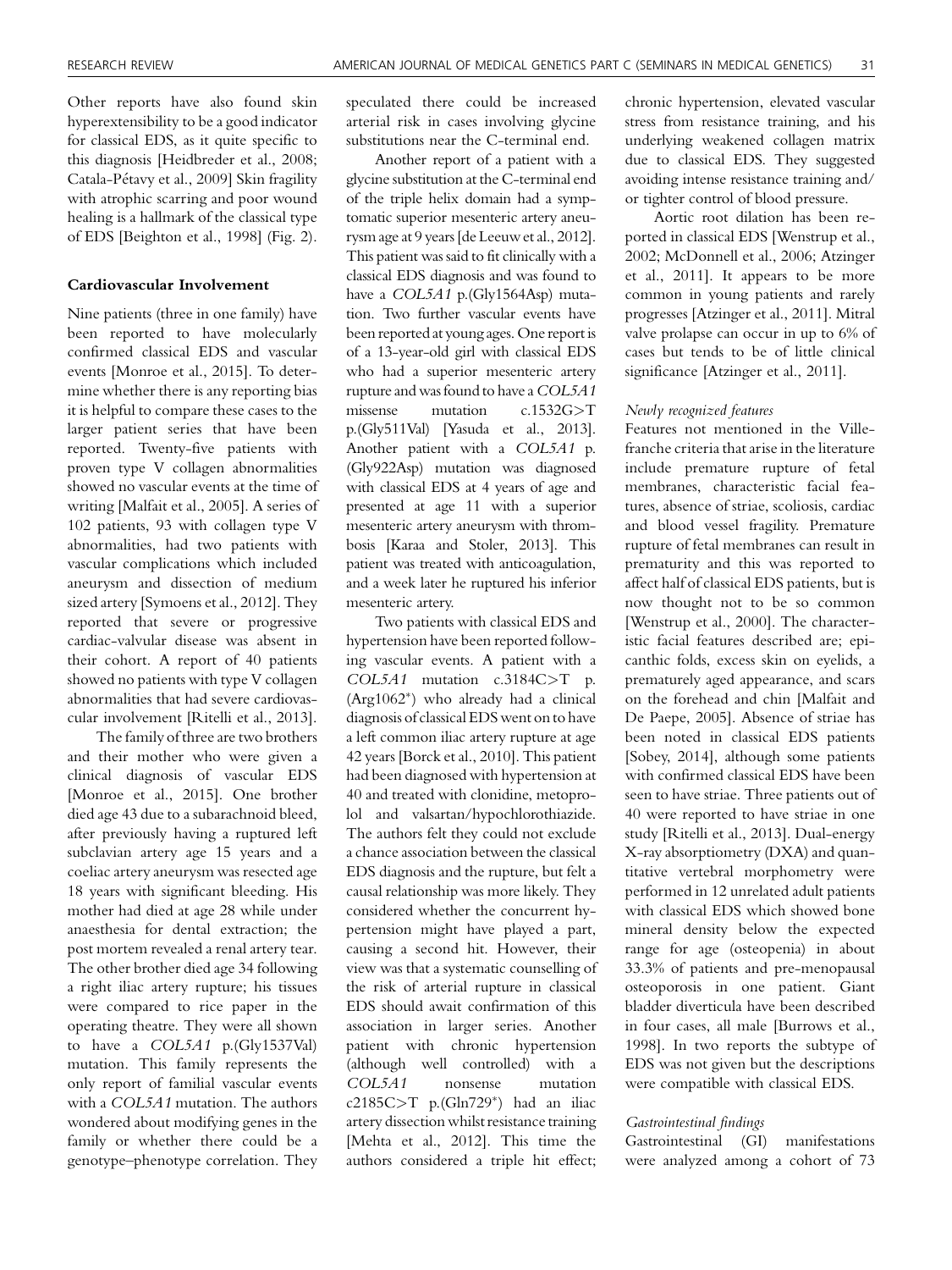unrelated adult patients with classical EDS. The most common upper GI symptoms were nausea (46.5%), vomiting (30.2%), and gastroesophageal reflux (30.2%); the most common lower GI symptom was chronic constipation (37.2%) [Nelson et al., 2015]. Gastroesophageal reflux and defecatory dysfunctions (i.e., chronic constipation) were also described in the cohort of 39 classical EDS patients reported in Ritelli et al. [2013].

#### Oral findings

Overall periodontal status in EDS is poor. One case of abnormal pulp shape and seven with pulp calcification were seen out of nine classical EDS patients examined [De Coster et al., 2005a]. It has been suggested that the absence of the inferior labial and lingual frenulae is a helpful marker for hypermobile and classical EDS, but the total numbers of classical EDS patients reported to date are too small to conclude that this is useful sign in this subtype [De Felice et al., 2001]. Pierro et al. [2006] reported on ligneous periodontitis in Ehlers-Danlos syndrome. Temporomandibular joint dysfunction is a common feature and a frequent cause of secondary headache in classical EDS patients with generalized joint laxity [De Coster et al., 2005b].

### Ocular findings

Macro- and microstructural changes of the cornea were found in classical EDS patients [Villani et al., 2013]. Classical EDS patients have been shown to have thin, steep and transparent corneas as well as floppy eyelids [Segev et al., 2006; Villani et al., 2013]. Both studies found that these changes did not cause an increase in refractory errors (including astigmatism) nor an increase in keratoconus. This supports the lack of correlation between corneal thickness and refractive error. Villani et al. [2013] also found that the patients reported no complaints of ocular surface symptoms, despite having abnormal ocular surface symptoms and reduced tear secretion when compared to controls. One caveat concerning the report by Villani et al. [2013] is that the

diagnosis of classical EDS was not supported by molecular testing in the reported population.

### Pain and Neurological Features

Pain is considered a common feature in EDS patients, but it has been shown to be more prevalent and more severe in patients with hypermobile EDS than in those with classical or vascular EDS [Voermans et al., 2010]. The authors correlate pain intensity with the degree of joint hypermobility, dislocations, and previous surgery. A decrease in quality of life has been reported but found not to be significantly different between classical and hypermobile patients, provided they have been diagnosed and are under multidisciplinary management [Castori et al., 2010]. When compared to patients with vascular EDS and patients with homozygous and heterozygous TNXB mutations, the patients with classical EDS reported the most neuromuscular complaints [Voermans et al., 2009]. This study found mild, moderate or severe muscle weakness on examination of all of 10 classical EDS patients. They suggest that the neuromuscular involvement is due to the abnormal extracellular matrix within muscle and peripheral nerve. This is an alternative explanation to the view that it is exercise avoidance, for fear of dislocations and sprains, which leads to muscle weakness and fatigue. Rowe et al. [1999] reported an association between orthostatic intolerance, chronic fatigue, and Ehlers-Danlos syndrome. Autonomic burden has been reported to be lower in classical EDS than in hypermobile EDS, and classical EDS patients had levels more comparable to those reported by vascular EDS patients [De Wandele et al., 2014].

## TESTING STRATEGY

The diagnosis of classical EDS can be confirmed by identifying the pathogenic causative mutation in COL5A1 or COL5A2. As the number of identifiable mutations has increased, molecular testing has been the main route for classical EDS testing. Testing strategies generally start with COL5A1 sequencing. If COL5A1 is negative, sequence COL5A2 and proceed to Multiplex Ligation-dependent Probe Amplification (MLPA) for COL5A1 [De Paepe and Malfait, 2012; Ritelli et al., 2013]. If the causative mutation is not identified, COL1A1 sequencing should be considered, at least in a subset of patients with vascular and/or valvular involvement, or history thereof [Ritelli et al., 2013; Colombi et al., 2016] (see also "Ehlers– Danlos Syndromes, Rare Subtypes" by Brady et al., this issue).

The diagnosis of classical EDS can be confirmed by identifying the pathogenic causative mutation in COL5A1 or COL5A2. As the number of identifiable mutations has increased, molecular testing has been the main route for classical EDS testing. Testing strategies generally start with COL5A1 sequencing.

Molecular investigations identify mutations in the majority, but currently not all, patients with the diagnosis [Symoens et al., 2012]. Pathogenicity must be determined and there is a registry of reported collagen gene variants [Dalgleish, 1998].

The pathogenicity of one reported variant remains unclear. The p.(Gly530Ser) variant in COL5A1 is reported to be potentially disease modifying in the heterozygous state and disease causing in the homozygous state [Giunta and Steinmann, 2000; Giunta et al., 2002]. However, there is still some uncertainty about whether this variant is disease causing, due to its frequency in the general population and the fact that not all molecular causes of classical EDS can currently be identified. Another study found the frequency of the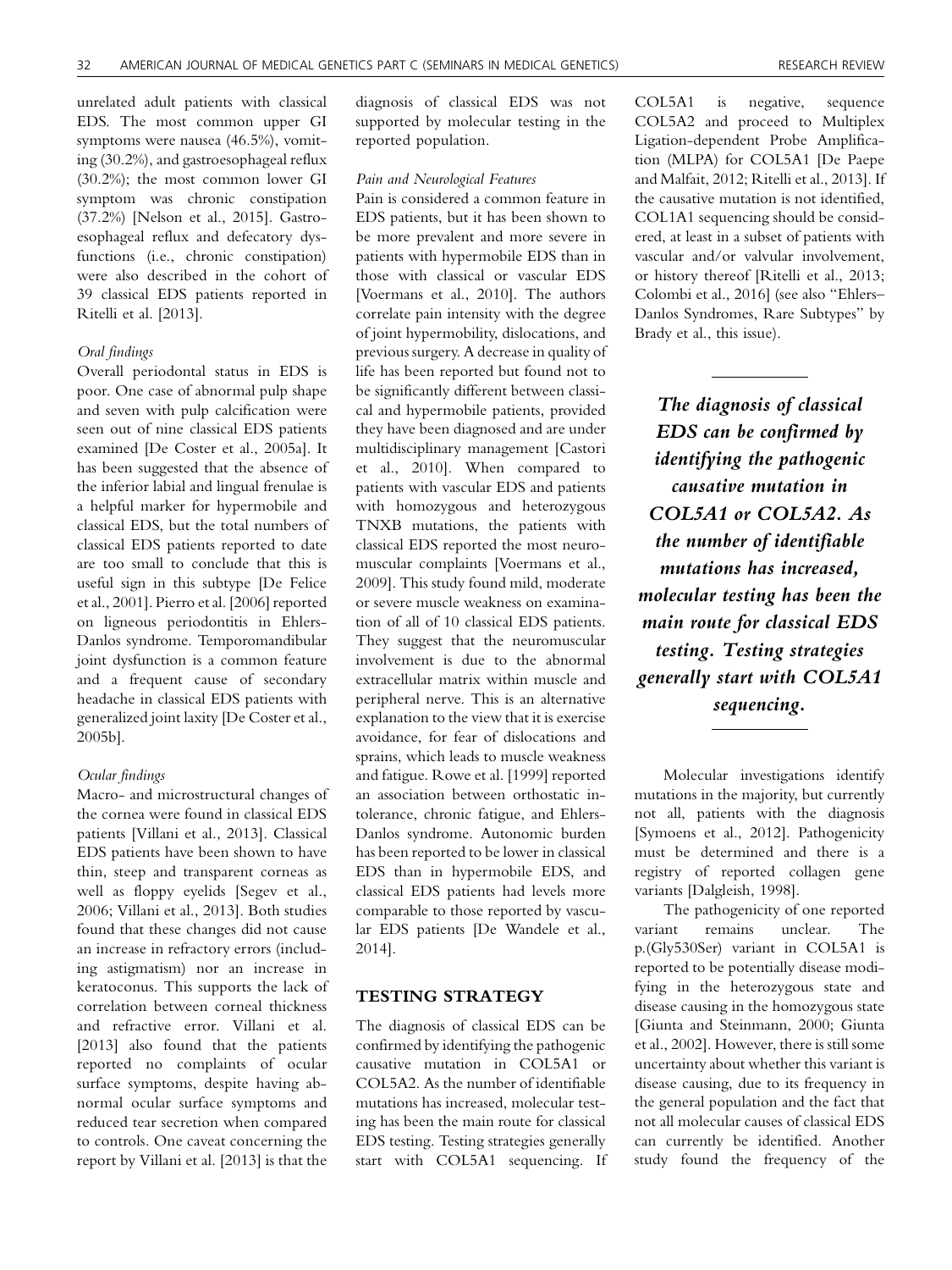p.(Gly530Ser) variant to be similar in patients with classical EDS, vascular EDS, osteogenesis imperfecta (OI), and the three control groups they used as comparison [Mitchell et al., 2009]. They state that if homozygosity of this variant did cause classical EDS, 1 in 400 people would be affected. This is much higher than the current suspected frequency of classical EDS. Hence, they consider homozygosity of this variant is unlikely to cause classical EDS.

When a pathogenic mutation cannot be found, type V collagen abnormality can be sometimes be demonstrated by the COL5A1 null allele test [Greenspan and Pasquinelli, 1994; Schwarze et al., 2000; Mitchell et al., 2009; De Paepe and Malfait, 2012; Symoens et al., 2012]. The patient must be heterozygous for a polymorphic marker in COL5A1 gDNA. cDNA from a skin biopsy is then tested to look for the presence of one or both markers. If a marker is not expressed that allele is assumed not to be functional, that is, "null" [Malfait and De Paepe, 2005].

Typical frequent collagen flowers on electron microscopy (EM) of skin can be a helpful diagnostic tool for classical EDS, however collagen flowers are not unique to this condition. Electron microscopy of a skin biopsy can be used to direct testing [Sobey, 2015], and electron microscopy can aid diagnosis [Vogel et al., 1979; Hausser and Anton-Lamprecht, 1994]. The absence of typical collagen flowers would go against the diagnosis, as there are no reports of patients with type V collagen abnormalities without collagen flowers on EM [de Moraes et al., 2000; Proske et al., 2006; Symoens et al., 2012]. However, collagen flowers are not specific to classical EDS and have been reported in other connective tissue disorders including OI and Ullrich congenital muscular dystrophy (UCMD) [Kirschner et al., 2005; Hermanns-Lê and Piérard, 2007; Balasubramanian et al., 2015]. Collagen flowers on EM should be an indicator to look for COL1A1 mutations, when clinical features of classical EDS are present in the absence of a COL5 abnormality.

Collagen protein analysis of cultured fibroblasts is not an effective diagnostic tool for classical EDS as type V collagen is only synthesized at low levels [Malfait et al., 2010]. This analysis may be used to exclude alternative diagnoses in the absence of genetic confirmation and may be helpful for the confirmation of the mutation effect, that is, recognition of splice site mutations.

## MANAGEMENT

The key management advice is fairly consistent and focuses on the skin and joints [Steinmann et al., 2002; Proske et al., 2006; Malfait et al., 2010; Sobey, 2014].

The advice on managing the skin is to:

Avoid undue trauma. Children are particularly prone to injury and benefit from protective pads and bandages. Custom made shin pads can be obtained from local appliance departments. Contact sports should be avoided.

Wounds should be expertly closed via sutures without tension. Patients should be known to their local plastic surgeons to enable access in emergencies. Stitches should be applied generously, in layers and left in place twice as long as usual. Tape can also help prevent stretching of the scar, but needs careful removal.

Wounds should be expertly closed via sutures without tension. Patients should be known to their local plastic surgeons to enable access in emergencies. Stitches should be applied generously, in layers and left in place twice as long as usual. Tape can also help prevent stretching of the scar, but needs careful removal.

Ascorbic acid (2 g/day for adults) may reduce bruising, but does not affect the basic clinical picture.

Surgery may be difficult due to tissue fragility and original problem may reoccur, for example, hernia.

Deamino-Delta-D-Arginine Vasopressin (DDAVP) may be useful to normalize bleeding time. Although bleeding is related to tissue and capillary fragility rather than clotting time, it may be beneficial in case of bruising, epistaxis or before procedures such as dental extractions.

Avoid excessive sun exposure to reduce the risk of premature skin aging.

Plastic surgery to remove molluscoid pseudotumors may be considered in presence of psychological/aesthetic issues.

The musculoskeletal management advice is:

Physiotherapy is beneficial for children with hypotonia and delayed motor development.

Light, non-weightbearing, muscle strengthening exercise such as isometric training and swimming are beneficial for hypermobile joints and pain management.

Competitive activities, such as gymnastics, repetitive heavy lifting, and sports that cause heavy joint stress, are not advisable. Mild strength training has shown benefit in joint stabilization and hypotonia.

Avoid "showing off" hypermobility and excessive stretching of the hypermobile joints.

Joint hypermobility is best managed by Rheumatology, Physiatry and Sports Medicine, together with physiotherapy, proprioception exercises, and occupational therapy (OT).

Ring splints, carefully considered bracing, and orthotics may be beneficial.

Skin fragility, muscle hypotonia, joint instability, and pain are key aspects of the condition and should be recognized and discussed with the patient. Lifestyle and professional choices may need to be adapted.

There are several articles giving contradictory advice on resistance exercise. One report found heavy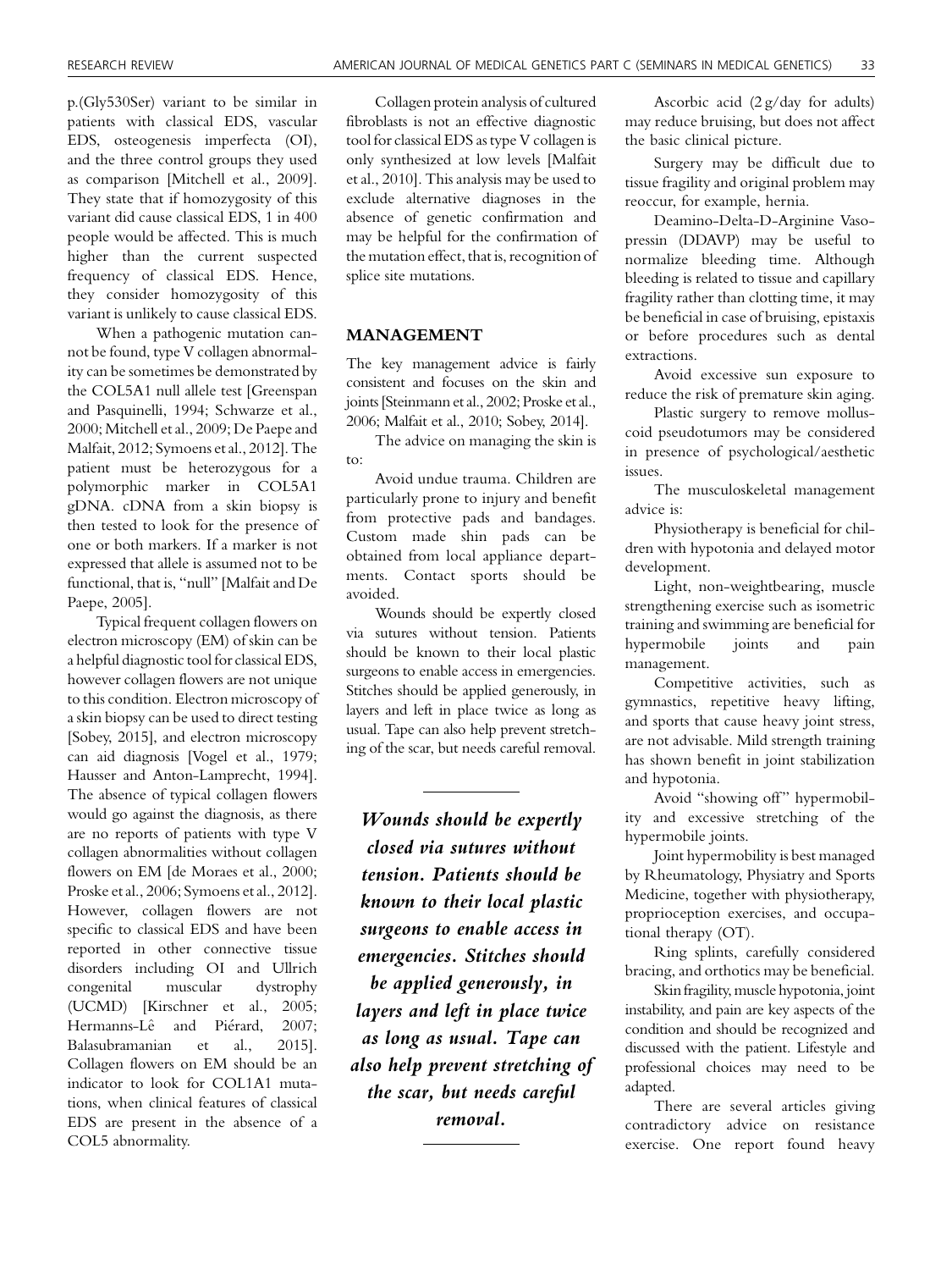resistance training was both feasible and safe, although their numbers were small they saw an improvement in musculotendinous function and a reduction in fatigue [Møller et al., 2014]. Another report describes a case of iliac artery dissection following vigorous physical exercise [Mehta et al., 2012]. Schroeder and Lavallee [2006] offer guidance for athletes with EDS of all types.

The advice on pain management includes:

Anti-inflammatory drugs and pain medications using narcotics only as a very last resort.

Neurological assessment in patients with symptoms suggestive of neuropathic pain/compression neuropathy.

Regular, light, non-weightbearing exercise.

Relaxation techniques including mindfulness-based stress reduction and biofeedback.

Counselling support including cognitive behavioral therapy. See also "Pain Management in Ehlers-Danlos Syndrome" by Chopra et al., this issue.

#### Cardiac Management

Cardiac assessment including echocardiography to look for aortic root dilation and mitral valve prolapse. Mitral valve prolapse may need management. Aortic root size and mitral valve prolapse are increased in patients with classical EDS, but they tend to be of little clinical significance. Echocardiography may be warranted, but in symptom-free adults frequency can be reduced [Atzinger et al., 2011]. If this is normal in adulthood no follow up is required [Malfait et al., 2010].

Consider vascular imaging/use of blood pressure medication if the patient has a glycine substitution identified near the C-terminal end of the triple helix, or on the basis of their family history [Monroe et al., 2015].

#### Gastrointestinal Management

Endoscopy and colonoscopy should be performed with care due to a possibly increased risk of mucosal bleeding and tissue fragility.

#### Pregnancy Management

Follow up throughout pregnancy is warranted.

Preterm delivery is more likely when the fetus is affected and is mainly due to premature rupture of the membranes.

Breech presentation is more common if the baby is affected.

After delivery, extension of episiotomy incisions and pelvic prolapse leading to urinary/faecal incontinence may occur due to tissue fragility and extensibility. Treatment of symptomatic pelvic prolapse remains problematic in classical EDS.

#### DIFFERENTIAL DIAGNOSIS

There are a large number of conditions reported to be amongst the differentials when a diagnosis of classical EDS is being considered. One paper specifically on classical EDS gives a detailed description of 18 differential diagnoses [Malfait et al., 2010]. Another highlights the need to distinguish hyperelastic skin from the redundant skin seen in cutis laxa syndromes and Menkes disease [Malfait and De Paepe, 2005].

A paper describing the differential diagnoses for connective tissue diseases in general, mentions features similar to those of classical EDS in four other conditions [Murphy-Ryan et al., 2010]:

- (1) Cardiac-valvular EDS—In this condition, patients sometimes present with the skin and joints of classical EDS but have an increased risk of cardiac valvular complications and autosomal recessive inheritance (see also "Ehlers–Danlos Syndromes, Rare Subtypes" by Brady et al., this issue).
- (2) Classical-like EDS due to complete tenascin X deficiency—can present with a phenotype similar to classical EDS but without the typical scarring, and with autosomal recessive inheritance (see also "Ehlers–Danlos Syndromes, Rare Subtypes" by Brady et al., this issue).
- (3) Spondylodysplastic EDS due to SLC39A13 mutations—a rare recessive condition caused by mutations in SLC39A13, which presents with atrophic scarring similar to that seen in classical EDS, in addition to fragile skin which appears prematurely aged on hands and feet. Muscle atrophy, pes plans, postnatal growth deficiency, and small joint contractures are also characteristic [Giunta et al., 2008] (see also "Ehlers–Danlos Syndromes, Rare Subtypes" by Brady et al., this issue).
- (4) Loeys–Dietz syndrome—which can present with a whole spectrum of features including the translucent and velvety skin and joint laxity seen in classical EDS, but also craniofacial features and vascular tortuosity not typical of cEDS.

A review on the differential diagnoses of joint hypermobility syndrome (JHS)/EDS hypermobile type (hEDS) includes classical EDS [Colombi et al., 2015]. In a small number of cases, patients with classical EDS and those with JHS/hEDS can present similarly. In one study, two adult patients with confirmed classical EDS were reported to have no atrophic scars [Ritelli et al., 2013]. Another study reported hEDS patients with hyperextensible skin [Castori et al., 2015].

Also to be included in the differential diagnosis of classical EDS is the dermatosporatic type of EDS, which is an autosomal recessive disorder characterized by extreme skin fragility with congenital or post-natal skin tears. Typically the skin is redundant, with excessive palmar wrinkling and severe bruisability with a risk of subcutaneous hematomas and haemorrhage Postnatal growth retardation with short limbs, hand and feet, which are not typically features of cEDS, are seen in the dermatosporatic type (see also "Ehlers–Danlos Syndromes, Rare Subtypes" by Brady et al., this issue).

A review of case reports and patient series reveals a number of incidences where a clinical diagnosis of classical EDS was altered after genetic testing identified an alternative diagnosis. In all cases, they all involved mutations in type I collagen.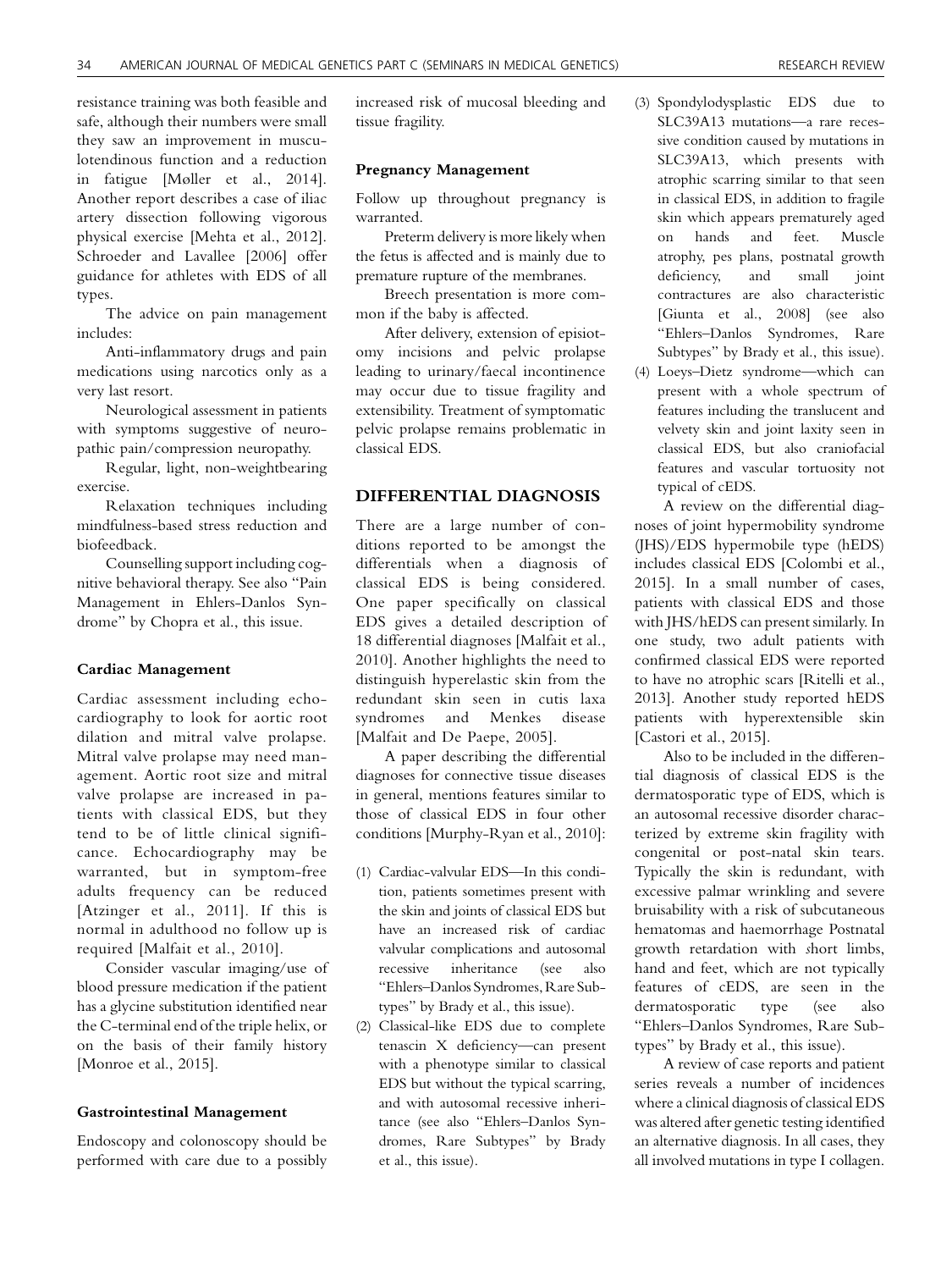There are currently three reported forms of type I collagen abnormality that can present with EDS features:

- (1) Cardiac valvular EDS—an autosomal recessive condition caused by total absence of  $\alpha$ 2(1) collagen chain [De Paepe and Malfait, 2012]. The condition was named because three patients were reported to have aortic or mitral valve requiring replacement surgery in adulthood [Schwarze et al., 2004]. A review of all reported cases concludes that loss of function mutations result in a phenotype similar to hEDS or classical EDS but with cardiac valve disease in adulthood while gain of function mutations lead to a severe OI phenotype [Malfait et al., 2006] (see also "Ehlers–Danlos Syndromes, Rare Subtypes" by Brady et al., this issue).
- (2) "Classic EDS-like with a propensity for arterial rupture"/"vascular-like classical EDS" are two names that have been used for the condition caused by COL1A1 mutations involving substitutions of arginine for cysteine. This condition can present as classical EDS with an increased risk for arterial dissection [Malfait et al., 2007; Ritelli et al., 2013; Gaines et al., 2015]. Three patients were described who had arginine to cysteine substitutions in the pro-alpha (l) collagen chain and one had presented as classical EDS [Malfait et al., 2007]. They suggest that this shows the need to differentiate COL1 patients (given the phenotypic similarity) as there is vessel fragility in patients with COL1A1 arginine to cysteine mutations. The molecular characterization of 40 patients with classical EDS showed that one patient had a COL1A1 p.(Arg312Cys) mutation [Ritelli et al., 2013]. This patient was reported to be similar to the other classical EDS patients except that he had vascular involvement (see also "Ehlers–Danlos Syndromes, Rare Subtypes" by Brady et al., this issue). (3) OI/EDS overlap syndrome.

Patients with mutations at the N-terminal end of both COL1A1 and COL1A2, which are seen to affect the processing of the N-propeptide, can present phenotypically as EDS rather than OI [Malfait et al., 2013]. This is in contrast to patients with mutations in the same region who do not show delayed type I procollagen N-propeptide processing on SDS–PAGE analysis, who present with an OI phenotype. The potential risk for vascular rupture associated with these mutations means they need to be diagnosed correctly, particularly given the clinical overlap. This again highlights the need to consider type I collagen in patients presenting with EDS features. The authors recognized that the further work was needed to fully characterize this phenotype, but suggest being aware of the potential for vascular aneurysm or rupture at ayoung age and recommend caution and consideration ofthe risk of vascular fragility in event of surgical or other invasive procedures.

# GENETIC COUNSELING

Classical EDS is inherited in an autosomal dominant pattern. Affected individuals have a 50% chance of passing on the condition in each pregnancy. For siblings of an affected person it will depend on whether one of the patents is also affected. If a parent is affected the other children will have a 50% chance of being affected. Intrafamilial variability has been reported [Burrows et al., 1996]. About 50% of cases are thought to be de novo [Malfait et al., 2010]. If the parents are unaffected there is a theoretical risk to the other children due to gonadal mosaicism, however, this has not yet been reported [Malfait et al., 2010].

Once the molecular cause is known for a patient, cascade testing is possible to confirm or exclude the diagnosis in relatives who may have a milder phenotype [Ritelli et al., 2013]. Prenatal testing and preimplantation genetic diagnosis are possible once the mutation is known; however, requests for these are not common for conditions that do not affect intellect or life span [Malfait et al., 2010].

## Diagnostic Criteria

After review of the literature, and considering the clinical experience of the authors, we recommend the following diagnostic criteria:

#### Major criteria

- (1) Significant skin hyperextensibility and atrophic scarring.
- (2) Generalized joint hypermobility.

#### Minor criteria

- (1) Easy bruising.
- (2) Soft, doughy skin.
- (3) Skin fragility (or traumatic splitting).
- (4) Molluscoid pseudotumours.
- (5) Subcutaneous spheroids.
- (6) Hernia (or history thereof).
- (7) Epicanthal folds.
- (8) Complications of joint hypermobility (e.g., sprains, dislocation/subluxation, pain, pes planus).
- (9) Family history of a first degree relative who meets clinical criteria.

#### Minimal criteria suggestive for a diagnosis of classical EDS

Major criteria (1)—Skin hyperextensibility and atrophic scarring

#### Plus

Either: Major criteria (2)—generalized joint hypermobility

Or: three of the nine minor criteria

#### Comments

Skin is hyperextensible if it can be stretched over a standardized cut off in the following areas: 1.5 cm for the distal part of the forearms and the dorsum of the hands; 3 cm for neck, elbow and knees; 1 cm on the volar surface of the hand (palm).

Abnormal scarring can range in severity. Most patients have extensive atrophic scars at a number of sites. A minority of patients are more mildly affected. The relevance of surgical scars should be considered with caution in classical EDS, they can appear normal in patients with classical EDS if well managed. Atrophic surgical scars can be found in the general population due to mechanical factors and site of the incision.

Joint hypermobility (JHM) is evaluated according to the Beighton score; a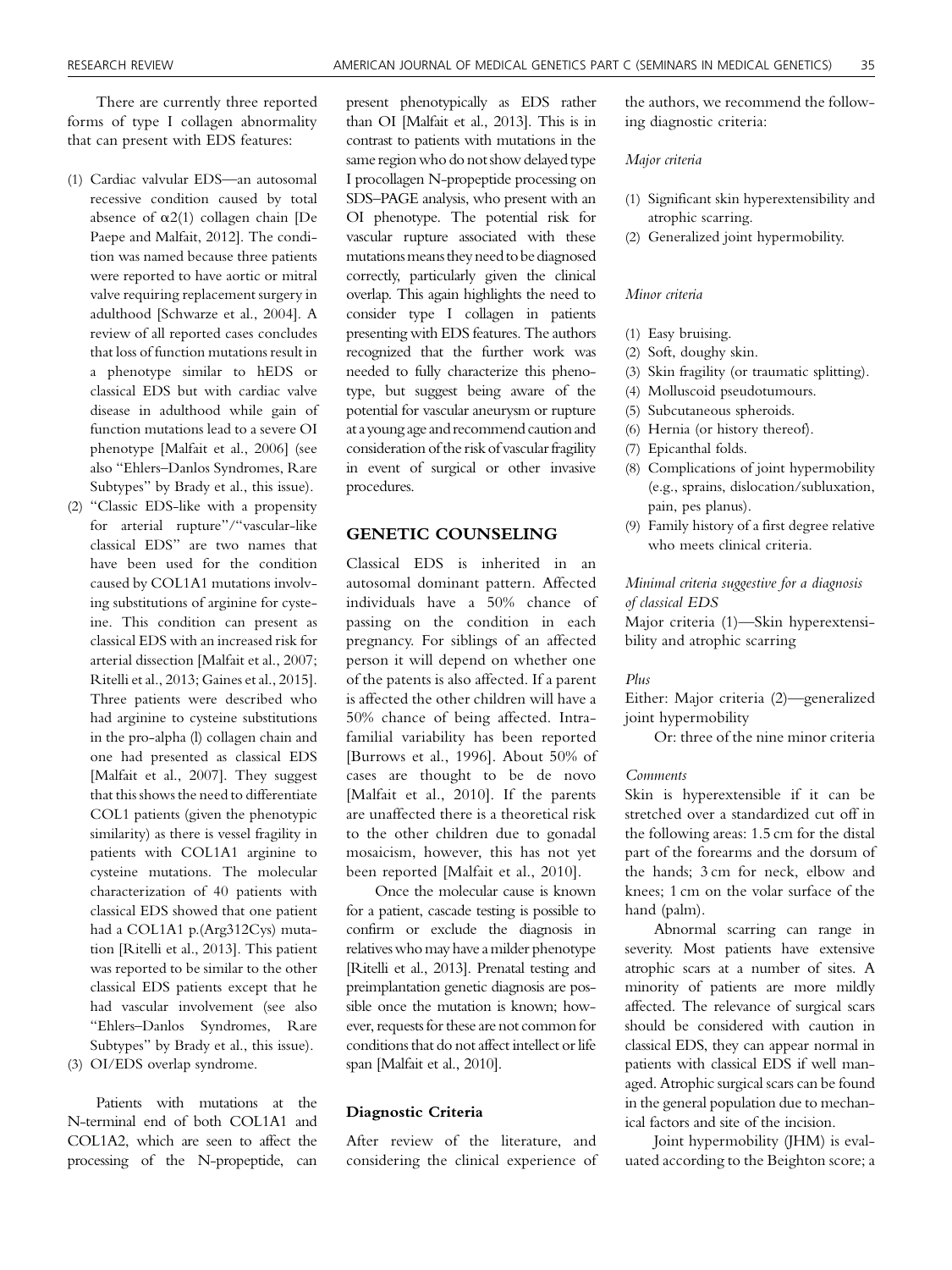Beighton score of  $>5$  is considered positive for the presence of generalized joint hypermobility. Since joint hypermobility decreases with age, patients with a Beighton score <5/9 may be considered positive based on their historical observations.

Easy bruising can occur anywhere on the body, including unusual sites. The pretibial area often remains stained with hemosiderin from previous bruises.

Subjective abnormality of the skin texture is appreciable by touching the skin.

Molluscoid pseudotumors are fleshy lesions associated with scars, found over pressure points (e.g., elbow, fingers).

Subcutaneous spheroids are small spherical hard bodies, frequently mobile and palpable, on the forearms and shins. Spheroids may be calcified and detectable radiologically.

Epicanthal folds are often seen in childhood but may also be seen in adults.

#### Verification of clinical diagnosis

Confirmatory analysis is recommended for any patient meeting the above clinical criteria.

Molecular analysis of COL5A1 and COL5A2 genes identifies a causal mutation in more than 90% of the patients [Symoens et al., 2012; Ritelli et al., 2013]. Molecular screening by means of targeted resequencing of a gene panel that includes at least the COL5A1, COL5A2, and COL1A1 gene, or by WES or WGS is indicated. When no mutation is identified, this approach should be complemented with a copy number variant (CNV) detection strategy to identify large deletions or duplications.

If genetic testing is not available, electron microscopy findings of collagen flowers on skin biopsy can support the clinical diagnosis.

Absence of these confirmatory findings does not exclude the diagnosis; however, alternative diagnoses should be considered in the absence of a type V collagen gene mutation or electron microscopy findings.

## GAPS/FUTURE RESEARCH

A study of the management of vascular complications in EDS described 15

patients with clinical diagnoses of classical EDS with two having thoracic aortic aneurysm repair and two having abdominal aortic aneurysm repair [Brooke et al., 2010]. The authors recognized that they were limited by reliance on clinical criteria for diagnosis when biochemical and genetic testing is more accurate. The evidence that COL1 mutations have an increased vascular risk raises this particular question for these patients. This highlights the benefit of molecular confirmation of patients for research purposes.

A large proportion of the current literature on patients that have had molecular testing focuses on confirming the diagnosis, while the literature on clinical features and management is often not based on molecularly characterized populations. Further studies of associated features in confirmed classical EDS patients is warranted. There are some recent large patient reviews that have helped to develop the understanding of classical EDS. There is huge potential for research using these large patient groups with molecularly confirmed diagnoses.

Mutations in COL5A2 account for a relatively small number of cases. As more mutation analysis is carried out, genotype-phenotype correlations may become more apparent.

Large scale studies on vascular risk and cardiac features would aid management. A few cases studies may be skewing the data and further clarification of this would be helpful for patients with type V collagen mutations. However, it is clear that in the absence of molecular testing, the potential for a type I collagen mutation with an increased risk of arterial rupture cannot be ruled out.

Another question that would benefit from further research is whether a lack of striae can be used as a good indicator for classical EDS and help to direct molecular testing.

Literature is lacking on the frequency of dysautonomia, chronic fatigue syndrome, gastrointestinal involvement, Chiari and cranio-cervical instability in this patient population.

Pregnancy and delivery in classical EDS is another area that would benefit from clear management guidelines.

More data are needed in regard to mild, persistent strength training in relation to the treatment of the hypotonia seen in some cases of classical EDS. The role of fitness, exercise, and rehabilitation in the functional ability and quality of life measure in those with classical EDS is an area for further investigation.

Finally, there is a lack of good prevalence and natural history data for classical EDS.

## SUMMARY

A diagnosis of classical EDS is indicated by the well-described triad of hyperextensible skin, atrophic scarring, and hypermobile joints. Although a set of clinical criteria has predominated diagnosis, other conditions do present similarly. Confirmation of diagnosis informs management and is vital for research purposes. Much of the early literature on classical EDS is limited by the lack of laboratory confirmation of diagnoses.

The diagnosis of classical EDS can be confirmed by identifying the pathogenic causative mutation in COL5A1 or COL5A2. Molecular investigations identify mutations in the majority, but currently not all patients with a clinical picture compatible with the diagnosis. Where genetic confirmation has not been possible, a type V collagen abnormality can sometimes be demonstrated by the COL5A1 null allele test. Typical frequent collagen flowers on electron microscopy (EM) of skin can be a helpful diagnostic tool for classical EDS, however, collagen flowers are not unique to this condition. Collagen flowers on EM should be an indicator to test COL1A1 and COL1A2 when clinical features of classical EDS are present in the absence of a COL5 abnormality. Patients with a type 1 collagen abnormality can present with a similar initial clinical appearance to classical EDS, but they have a higher risk of vascular events and need appropriate management.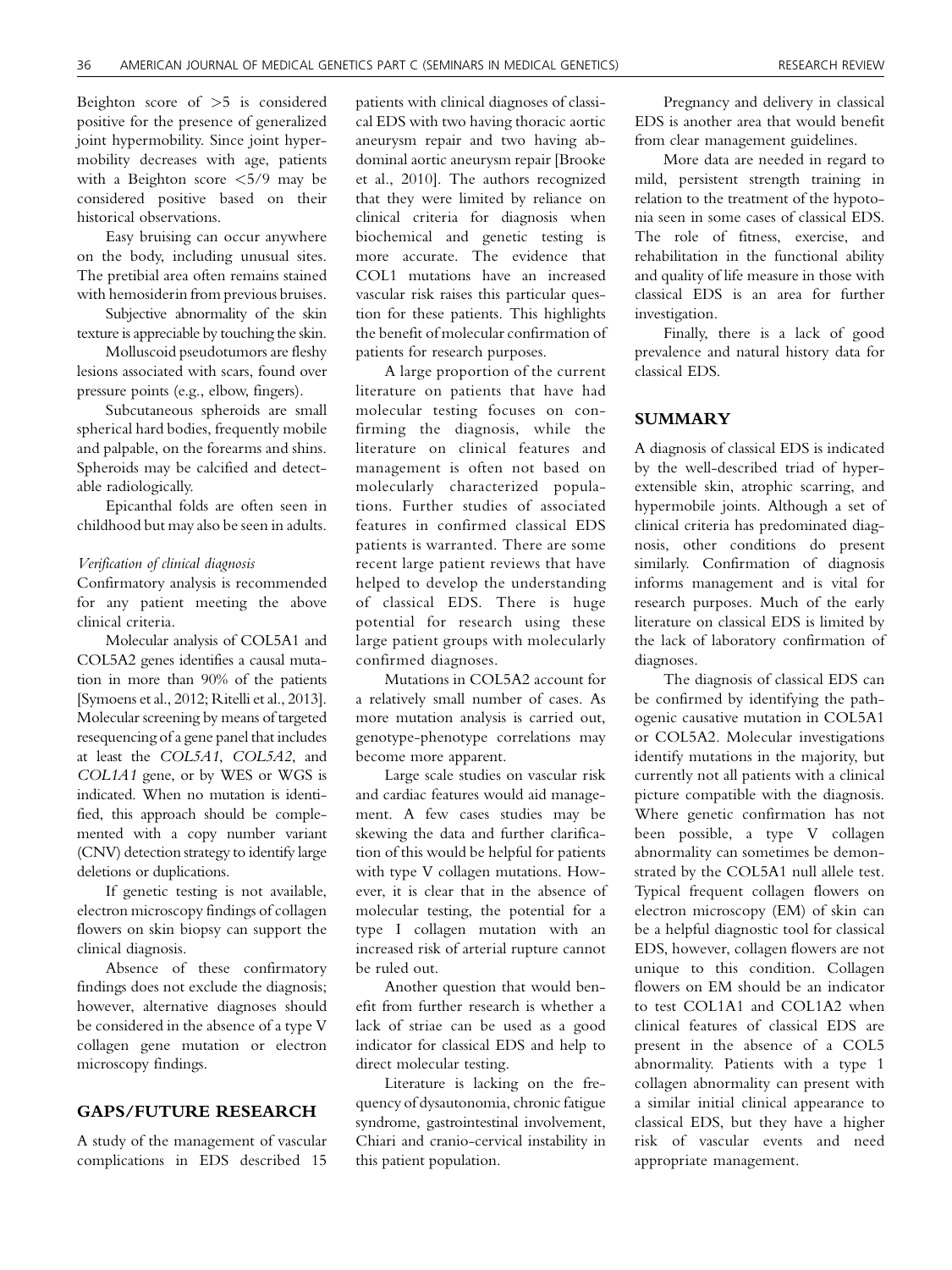The management advice for classical EDS has remained consistent over a number of years. There are now a large number of patients with molecularly confirmed classical EDS and these provide a basis for further research on management. Further evidence on cardiac risks, skin care management, exercise potential, and associated features would aid the understanding and management of the condition.

#### ACKNOWLEDGMENT

The authors wish to acknowledge Christina Schwarting, representative of Deutsche Ehlers Danlos Initiative e.V. for her input and support during the writing of this manuscript.

#### REFERENCES

- Andrikopoulos K, Liu X, Keene DR, Jaenisch R, Ramirez F. 1995. Targeted mutation in the COL5A2 gene reveals a regulatory role for type V collagen during matrix assembly. Nat Genet 9:31–36.
- Atzinger CL, Meyer RA, Khoury PR, Gao Z, Tinkle BT. 2011. Cross-sectional and longitudinal assessment of aortic root dilation and valvular anomalies in hypermobile and classic Ehlers–Danlos syndrome. J Pediatr 158:826–830.
- Balasubramanian M, Wagner BE, Peres LC, Sobey GJ, Parker MJ, Dalton A, Arundel P, Bishop NJ. 2015. Ultrastructural and histological findings on examination of skin in osteogenesis imperfecta: A novel study. Clin Dysmorphol 24:45–54.
- Beighton P. 1968. Ehlers–Danlos syndrome. Proc Royal Soc Med 61:987.
- Beighton P, De Paepe A, Danks D, Finidor G, Gedde-Dahl T, Goodman R, Hall JG, Hollister DW, Horton W, Mckusick VA, Opitz JM, Pope FM, Pyeritz RE, Rimoin DL, Sillence D, Spranger JW, Thompson E, Tsipouras P, Viloen D, Winship I, Young I, Reynolds JF. 1988. International nosology of heritable disorders of connective tissue, Berlin. Am J Med Genet 29:581–594.
- Beighton P, De Paepe A, Steinmann B, Tsipouras P, Wenstrup RJ. 1998. Ehlers–Danlos syndromes: Revised nosology, villefranche. Am J Med Genet 77:31–37.
- Birk DE. 2001. Type V collagen: Heterotypic type I/V collagen interacts in the regulation of fibril assembly. Micron 32:223–237.
- Borck G, Beighton P, Wilhelm C, Kohlhase J, Kubisch C. 2010. Arterial rupture in classic Ehlers–Danlos syndrome with COL5A1 mutation. Am J Med Genet Part A 152A:2090–2093.
- Brooke BS, Arnaoutakis G, McDonnell N, Black JH. 2010. Contemporary management of vascular complications associated with Ehlers–Danlos syndrome. J Vasc Surg 51:131–139.
- Burrows NP, Nicholls AC, Yates JR, Gatward G, Sarathachandra P, Richards A, Pope FM. 1996. The gene encoding collagen  $\alpha$ 1(V) (COL5A1) is linked to mixed Ehlers–Danlos syndrome type I/II. J Invest Dermatol 106:1273–1276.
- Burrows NP, Monk BE, Harrison JB, Pope FM. 1998. Giant bladder diverticulum in Ehlers–Danlos syndrome type I causing outflow obstruction. Clin Exp Dermatol 23:109–112.
- Byers P. 2013. Ehlers–Danlos syndrome. Emery and Rimoin's principles and practice of medical genetics. Amsterdam: Elsevier, chapter 154 pp 1–23.
- Castori M, Camerota F, Celletti C, Grammatico P, Padua L. 2010. Quality of life in the classic and hypermobility types of Ehlers–Danlos syndrome. Ann Neurol 67:145–146.
- Castori M, Dordoni C, Morlino S, Sperduti I, Ritelli M, Valiante M, Chiarelli N, Zanca A, Celletti C, Venturini M, Camerota F, Calzavara-Pinton P, Grammatico P, Colombi M. 2015. Spectrum of mucocutaneous manifestations in 277 patients with joint hypermobility syndrome/Ehlers– Danlos syndrome, hypermobility type. Am J Med Genet C Semin Med Genet 169C:43–53.
- Catala-Pétavy C, Machet L, Georgesco G, Pétavy F, Maruani A, Vaillant L. 2009. Contribution of skin biometrology to the diagnosis of the Ehlers–Danlos syndrome in a prospective series of 41 patients. Skin Res Technol 15:412–417.
- Colombi M, Dordoni C, Chiarelli N, Ritelli M. 2015. Differential diagnosis and diagnostic flow chart of joint hypermobility syndrome/ Ehlers–Danlos syndrome hypermobility type compared to other heritable connective tissue disorders. Am J Med Genet C Semin Med Genet 169C:6–22.
- Colombi M, Dordoni C, Venturini M, Zanca A, Calzavara-Pinton P, Ritelli M. 2016. Delineation of –Danlos syndrome phenotype due to the c.934 $C > T$  (p.Arg312Cys) mutation in COL1A1: Report on a three generation family without cardiovascular events and literature review. Am J Med Genet Part A 173A:524–530.
- Dalgleish R. 1998. The human collagen mutation database. Nucleic Acids Res 26:253–255.
- de Leeuw K, Goorhuis JF, Tielliu IF, Symoens S, Malfait F, De Paepe A, van Tintelen JP, Hulscher JB. 2012. Superior mesenteric artery aneurysm in a 9 year old boy with classical Ehlers–Danlos syndrome. Am J Med Genet Part A 158A:626–629.
- De Coster PJ, Martens LC, De Paepe A. 2005a. Oral health in prevalent types of Ehlers– Danlos syndromes. J Oral Pathol Med 34:298–307.
- De Coster PJ, van den Berghe F LI, Martens LC. 2005b. Generalized joint hypermobility and temporomandibular disorders: Inherited connective tissue disease as a model with maximum expression. J Orofac Pain 19:47–57.
- De Felice C, Toti P, Maggiom GD, Parrini S, Bagnoli F. 2001. Absence of inferior labial and lingual frenula in Ehlers–Danlos syndrome. Lancet 357:1500–1502.
- de Moraes AM, Cintra ML, Sampaio S de A, Sotto MN, Sesso A. 2000. The ultrastructural and

histophotometric study of elastic and collagen fibers in type II Ehlers-Danlos syndrome and subclinical forms. Ultrastruct Pathol 24:129–134.

- De Paepe A, Nuytinck L, Hausser I, Anton-Lamprecht I, Naeyaert JM. 1997. Mutations in the COL5A1 gene are causal in the Ehlers–Danlos syndromes I and II. Am J Hum Genet 60:547–554.
- De Paepe A, Malfait F. 2012. The Ehlers–Danlos syndrome, a disorder with many faces. Clin Genet 82:1–11.
- De Wandele I, Calders P, Peersman W, Rimbaut S, De Backer T, Malfait F, De Paepe A, Rombaut L. 2014. Autonomic symptom burden in the hypermobility type of Ehlers–Danlos syndrome: A comparative study with two other EDS types, fibromyalgia, and healthy controls. Semin Arthritis Rheum 44:353–361.
- Gaines R, Tinkle B, Halandras P, Al-Nouri O, Cristostomo P, Cho JS. 2015. Spontaneous ruptured dissection of the right common iliac artery in a patient with Classic Ehlers– Danlos Syndrome phenotype. Ann Vas Surg 29:595,e11–e14.
- Giunta C, Steinmann B. 2000. Compound heterozygosity for a disease-causing G1489D and disease-modifying G530S substitution in COL5A1 of a patient with the classical type of Ehlers–Danlos syndrome: An explanation of intrafamilial variability? Am J Med Genet 90:72–79.
- Giunta C, Nuytinck L, Raghunath M, Hausser I, De Paepe A, Steinmann B. 2002. Homozygous Gly530Ser substitution in COL5A1 causes mild classical Ehlers–Danlos syndrome. Am J Med Genet 109:284–290.
- Giunta C, Elçioglu NH, Albrecht B, Eich G, Chambaz C, Janecke AR, Yeowell H, Weis M, Eyre DR, Kraenzlin M, Steinmann B. 2008. Spondylocheiro dysplastic form of the Ehlers–Danlos syndrome—an autosomalrecessive entity caused by mutations in the zinc transporter gene SLC39 A13. Am J Hum Genet 82:1290–1305.
- Greenspan DS, Pasquinelli AE. 1994. BstUI and DpnII RFLPs at the COL5A1 gene. Hum Mol Genet 3:385.
- Hausser I, Anton-Lamprecht I. 1994. Differential ultrastructure aberrations of collagen fibrils in Ehlers–Danlos syndrome types I-IV as a means of diagnostics and classification. Hum Genet 93:394–407.
- Heidbreder AE, Ringelstein EB, Dittrich R, Nabavi D, Metze D, Kuhlenbäumer G. 2008. Assessment of skin extensibility and joint hypermobility in patients with spontaneous cervical artery dissection and Ehlers– Danlos syndrome. J Clin Neurosci 15:650–653.
- Hermanns-Lê T, Piérard GE. 2007. Multifaceted dermal ultrastructural clues for Ehlers– Danlos syndrome with arterial rupture and type I collagen R-to-C substitution. Am J Dermatopathol 29:449–451.
- Karaa A, Stoler JM. 2013. Ehlers Danlos Syndrome: An unusual presentation you need to know about. Case Rep Paediatr 2013:764659.
- Kirschner J, Hausser I, Zou Y, Schreiber G, Christen HJ, Brown SC, Anton-Lamprecht I, Muntoni F, Hanefeld F, Bonnemann CG. 2005. Ullrich congenital muscular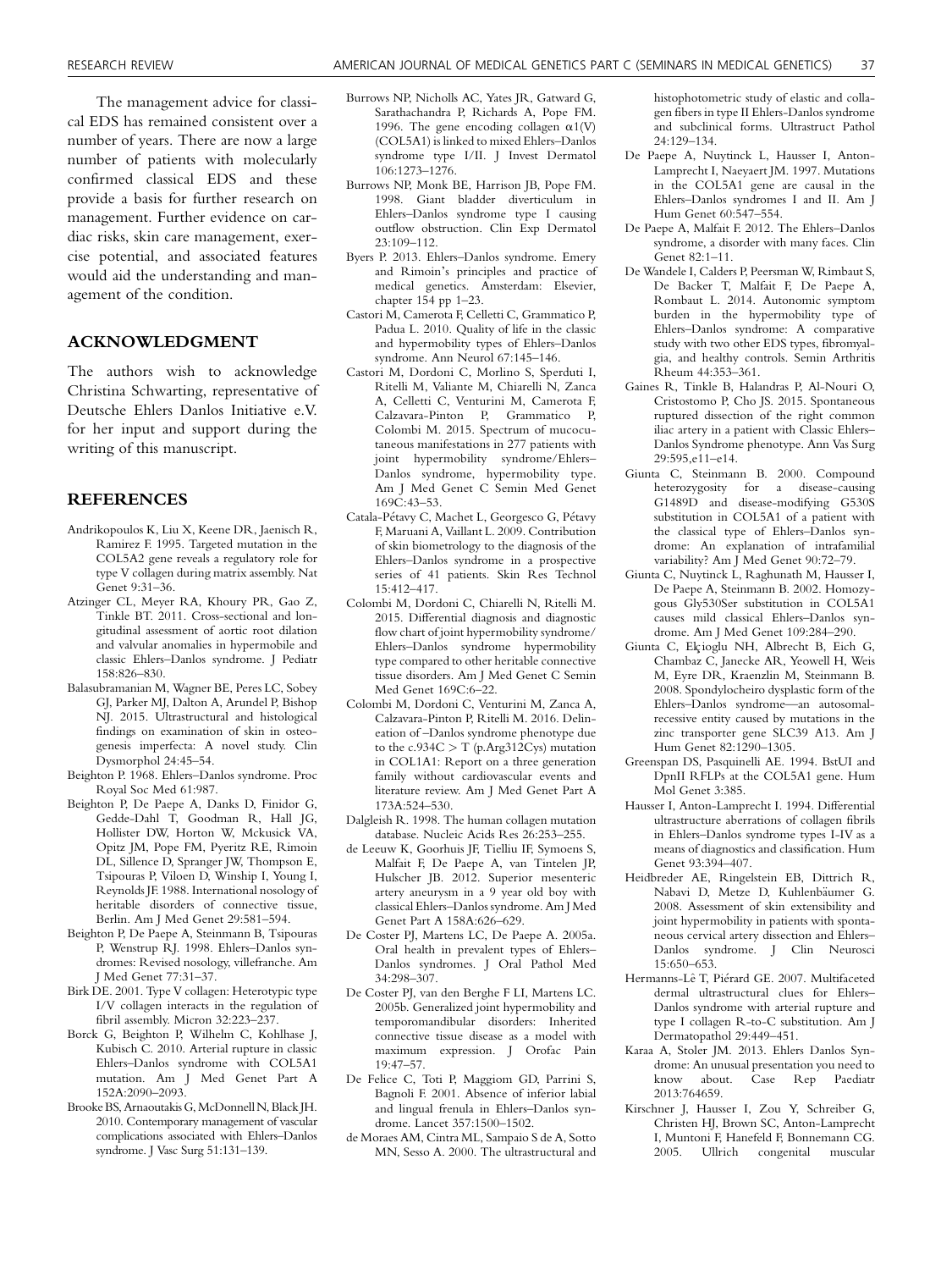dystrophy: Connective tissue abnormalities in the skin support overlap with Ehlers– Danlos syndromes. Am J Med Genet Part A 132A:296–301.

- Malfait F, Coucke P, Symoens S, Loeys B, Nuytinck L, De Paepe A. 2005. The molecular basis of classic Ehlers–Danlos Syndrome: A comprehensive study of biochemical and molecular findings in 48 unrelated patients. Hum Mutat 25:28–37.
- Malfait F, De Paepe A. 2005. Molecular genetics in classic Ehlers–Danlos syndrome. Am J Med Genet C Semin Med Genet 139C:17–23.
- Malfait F, Symoens S, Coucke P, Nunes L, De Almeida S, De Paepe A. 2006. Total absence of the  $\alpha$ 2(I) chain of collagen type I causes a rare form of Ehlers–Danlos syndrome with hypermobility and propensity to cardiac valvular problems. J Med Genet 43:e36.
- Malfait F, Symoens S, De Backer J, Hermanns-L^e T, Sakalihasan N, Lapiere CM, Coucke P, De Paepe A. 2007. Three Arginine to Cysteine Substitutions in the Pro-Alpha (I)-Collagen Chain Cause Ehlers–Danlos Syndrome with a propensity to arterial rupture in early adulthood. Hum Mutat 28:387–395.
- Malfait F, Wenstrup R, De Paepe A. 2010. Clinical and genetic aspects of Ehlers–Danlos syndrome, classic type. Genet Med 12:10.
- Malfait F, Symoens S, Goemans N, Gyftodimou Y, Holmberg E, López-González V, Mortier G, Nampoothiri S, Petersen MB, De Paepe A. 2013. Helical mutations in type I collagen that affect the processing of the amino-propeptide result in an Osteogenesis Imperfecta/Ehlers–Danlos Syndrome overlap syndrome. Orphanet J Rare Dis 8:78.
- Mazziotti G, Dordoni C, Doga M, Galderisi F, Venturini M, Calzavara-Pinton P, Maroldi R, Giustina A, Columbi M. 2016. High prevalence of radiological vertebral fractures in adult patients with Ehlers–Danlos syndrome. Bone 84:88–92.
- McDonnell NB, Gorman BL, Mandel KW, Schurman SH, Assanah-Carroll A, Mayer SA, Najjar SS, Francomano CA. 2006. Echocardiographic findings in classical and hypermobile Ehlers–Danlos syndromes. Am J Med Genet Part A 140A:129–136.
- Mehta S, Dhar S, Birnbaum Y. 2012. Common iliac artery aneurysm and spontaneous dissection and contralateral latrogenic common iliac artery dissection in classic Ehlers–Danlos syndrome. Int J Angiol 21:167–170.
- Mitchell AL, Schwarze U, Jennings JF, Byers P. 2009. Molecular mechanisms of classical Ehlers–Danlos syndrome. Hum Mutat 30:995–1002.
- Møller MB, Kjær M, Svensson RB, Andersen JL, Magnusson SP, Nielsen RH. 2014. Functional adaptation of tendon and skeletal muscle to resistance training in three patients with genetically verified classic Ehlers Danlos Syndrome. Muscles Ligaments Tendons J 4:315–323.
- Monroe GR, Harakalova M, Van Der Crabben F SN, Majoor-Krakauer D, Bertoli-Avella AM, Moll FL, Oranen BI, Dooijes D, Vink A, Knoers NV, Maugeri A, Pals G, Nijman IJ, van Haaften G, Baas AF. 2015.

Familial Ehlers–Danlos Syndrome with lethal arterial events caused by a mutation in COL5A1. Am J Med Genet Part A 167A:1196–1203.

- Morais P, Ferreira O, Magina S, Silva C, Leão M, Maia A, Azevedo F. 2013. classic Ehlers– Danlos syndrome: Case report and brief review of literature. Acta Dermatovenerol Croat 21:118–122.
- Murphy-Ryan M, Psychogios A, Lindor NM. 2010. Hereditary disorders of connective tissue: A guide to the emerging differential diagnosis. Genet Med 12:344–354.
- Nelson AD, Mouchli MA, Valentin N, Deyle D, Pichurin P, Acosta A, Camilleri M. 2015. Ehlers Danlos syndrome and gastrointestinal manifestations: A 20-year experience at mayo clinic. Neurogastroenterol Motil 27:1657–1666.
- Nicholls AC, Oliver JE, McCarron S, Harrison JB, Greenspan DS, Pope FM. 1996. An exon skipping mutation of a type V collagen gene (COL5A1) in Ehlers–Danlos syndrome. J Med Genet 33:940–946.
- Pierro VS, Vazquez-Sullca R, Vieira AS, Takiya CM, Carakushansky G, Feres-Filho EJ. 2006. Ligneous periodontitis and Ehlers–Danlos syndrome. J Periodontol 77:123–128.
- Proske S, Hartschuh W, Enk A, Hausser I . 2006. Ehlers–Danlos syndrome: 20 years experience with diagnosis and classification. JDDG 4:308–318.
- Remvig L, Duhn PH, Ullman S, Arokoski J, Jurvelin J, Safi A, Jenson F, Farholt S, Hove H, Juul-Kristensen B. 2010. Skin signs in Ehlers–Danlos syndrome: Clinical tests and para-clinical methods. Scand J Rheumatol 39:511–517.
- Ritelli M, Dordoni C, Venturini M, Chiarelli N, Quinzani S, Traversa M, Zoppi N, Vascellaro A, Wischmeijer A, Manfredini E, Garavelli L, Calzavara-Pinton P, Colombi M. 2013. Clinical and molecular characterization of 40 patients with classic Ehlers–Danlos syndrome: Identification of 18 COL5A1 and 2 COL5A2 novel mutations. Orphanet J Rare Dis 8:58.
- Rowe PC, Barron DF, Calkins H, Maumenee IH, Tong PY, Geraghty MT. 1999. Orthostatic intolerance and chronic fatigue syndrome associated with Ehlers–Danlos syndrome. J Pediatr 135:494–499.
- Schroeder E, Lavallee ME. 2006. Ehlers–Danlos syndrome in athletes. Curr Sports Med Reports 5:327–333.
- Schwarze U, Atkinson M, Hoffman G, Greenspan DS, Byers P. 2000. Null Alleles of the COL5A1 Gene of Type V Collagen are a cause of the classical forms of Ehlers–Danlos syndrome (types I and II). Am J Hum Genet 66:1757–1765.
- Schwarze U, Hata R, McKusick VA, Shinkai H, Hoyme HE, Pyeritz RE, Byers PH. 2004. Rare autosomal recessive cardiac valvular form of Ehlers–Danlos syndrome results from mutations in the COL1A2 gene that activate the nonsense-mediated RNA decay pathway. Am J Hum Genet 74:917–930.
- Segev F, Héon E, Cole WG, Wenstrup RJ, Young F, Slomovic AR, Rootman DS, Whitaker-Menezes D, Chervoneva I, Birk DE. 2006. Structural abnormalities of the

cornea and lid resulting from collagen V mutations. Invest Ophthalmol Vis Sci 47:565–573.

- Sobey G. 2014. Ehlers–Danlos syndrome—a commonly misunderstood group of conditions. ClinMed 14:432–436.
- Sobey G. 2015. Ehlers–Danlos syndrome: How to diagnose and when to perform genetic tests. Arch Dis Child 100:57–61.
- Steinmann B, Royce PM, Superi-Furga A. 2002. The Ehlers–Danlos syndrome. In: Royce PM, Steinmenn B, editors. Connective tissue and its heritable disorders. Molecular genetic and medical aspects, 2nd Edition. Hoboken, NJ, USA: John Wiley & Sons, Inc. pp 446–451.
- Symoens S, Malfait F, Renard M, Andre J, Hausser I, Loeys B, Coucke P, De Paepe A. 2008. COL5A1 signal peptide mutations interfere with protein secretion and cause classic Ehlers–Danlos Syndrome. Hum Mutat 30: E395–E403.
- Symoens S, Malfait F, Vlummens P, Hermanns-L^e T, Syx D, De Paepe A. 2011. A Novel Splice Variant in the N-propeptide of COL5A1 causes an EDS phenotype with severe kyphoscoliosis and eye involvement. PLoS ONE 6:e20121
- Symoens S, Syx D, Malfait F, Callewaert B, Vanakker O, Coucke P, De Paepe A. 2012. Comprehensive molecular analysis demonstrate type V collagen mutations in over 90% of patients with classical EDS and allows to refine diagnostic criteria. Hum Mutat 33:1485–1493.
- Toriello HV, Glover TW, Takahara K, Byers PH, Miller DE, Higgins JV, Greenspan DS. 1996. A translocation interrupts the COL5A1 gene in a patient with Ehlers– Danlos syndrome and hypomelanosis of Ito. Nat Genet 13:361–365.
- Viglio S, Zoppi N, Sangalli A, Gallanti A, Barlati S, Mottes M, Colombi M, Valli M. 2008. Rescue of migratory defects of Ehlers–Danlos syndrome fibroblasts In vitro by type V collage but not insulin-Like binding protein-1. J Invest Dermatol 128:1915–1919.
- Villani E, Garoli E, Bassotti A, Magnani F, Tresoldi L, Nucci P, Ratiglia R. 2013. The cornea in classic type Ehlers–Danlos syndrome: Macro- and microstructural changes. Invest Ophthalmol Vis Sci 54:8062–8068.
- Voermans NC, van Alfen N, Pillen S, Lammers M, Schalkwijk J, Zwarts MJ, van Rooij IA, Hamel BCJ, van Engelen BG. 2009. Neuromuscular involvement in various types of Ehlers–Danlos syndrome. Ann Neurol 65:687–697.
- Voermans NC, Knoop H, Bleijenberg G, van Engelen BG. 2010. Pain in Ehlers–Danlos syndrome is common, severe, and associated with functional impairment. J Pain Symptom Manage 40:370–378.
- Vogel A, Holbrook KA, Steinmann B, Gilzelmann R, Byers PH. 1979. Abnormal collagen fibril structure in the gravis form (type I) of Ehlers–Danlos syndrome. Lab Invest 40:201–206
- Wenstrup R, Langland G, Willing M, D'Souza VN, Cole WG. 1996. A splice-junction mutation in the region of COL5A1 that codes for the carboxyl propeptide of pro alpha 1(V) chains results in the gravis form of